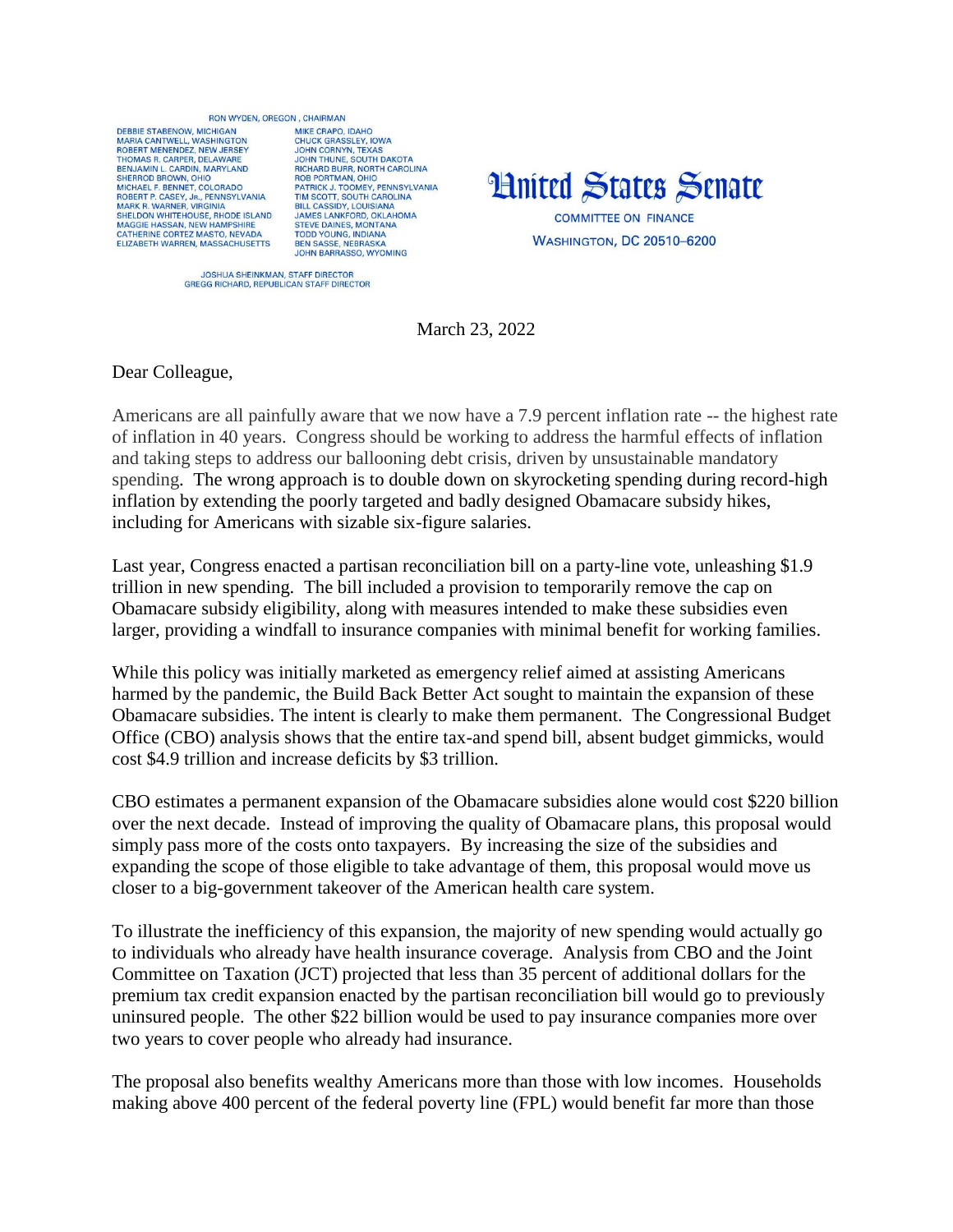currently earning near the poverty line, since the latter group is already largely eligible for subsidy support. If enacted, Americans with six-figure salaries could find themselves eligible for taxpayer subsidies. In just two years, the federal government is projected to spend more than \$3 billion on subsidies to households making over 750 percent of the FPL, according to analysis from CBO and JCT, amounting to more than \$164,000 for a household of three for 2021.

We can and must do better. We stand ready to develop and advance bipartisan solutions to address Obamacare's numerous fundamental flaws and to make health care more affordable, accessible, and innovative. However, exacerbating Obamacare's problematic subsidy design to the benefit of upper-income Americans only worsens the structural financial problems facing our health care system. The Administration and Congressional Democrats should abandon this misguided course of action and instead combat the scores of real issues facing workers and families.

Sincerely,

John Cornyn V V John Thune

United States Senator United States Senator

Richard Burr Rob Portman

Pat Toomey **Tim Scott** 

 $\mathsf{assign}(m,n)$ 

\_\_\_\_\_\_\_\_\_\_\_\_\_\_\_\_\_\_\_\_\_\_\_\_\_\_\_\_\_\_ \_\_\_\_\_\_\_\_\_\_\_\_\_\_\_\_\_\_\_\_\_\_\_\_\_\_\_\_\_

Mike Crapo **Charles E. Grassley** United States Senator United States Senator

 $\sqrt{2m}$   $\sqrt{2m_{\chi}}$ 

\_\_\_\_\_\_\_\_\_\_\_\_\_\_\_\_\_\_\_\_\_\_\_\_\_\_\_\_\_\_ \_\_\_\_\_\_\_\_\_\_\_\_\_\_\_\_\_\_\_\_\_\_\_\_\_\_\_\_\_\_

United States Senator United States Senator

 $\frac{1}{2}$  (oomey

United States Senator United States Senator

Bill Cassidy, M.D. James Lankford

United States Senator **United States Senator**